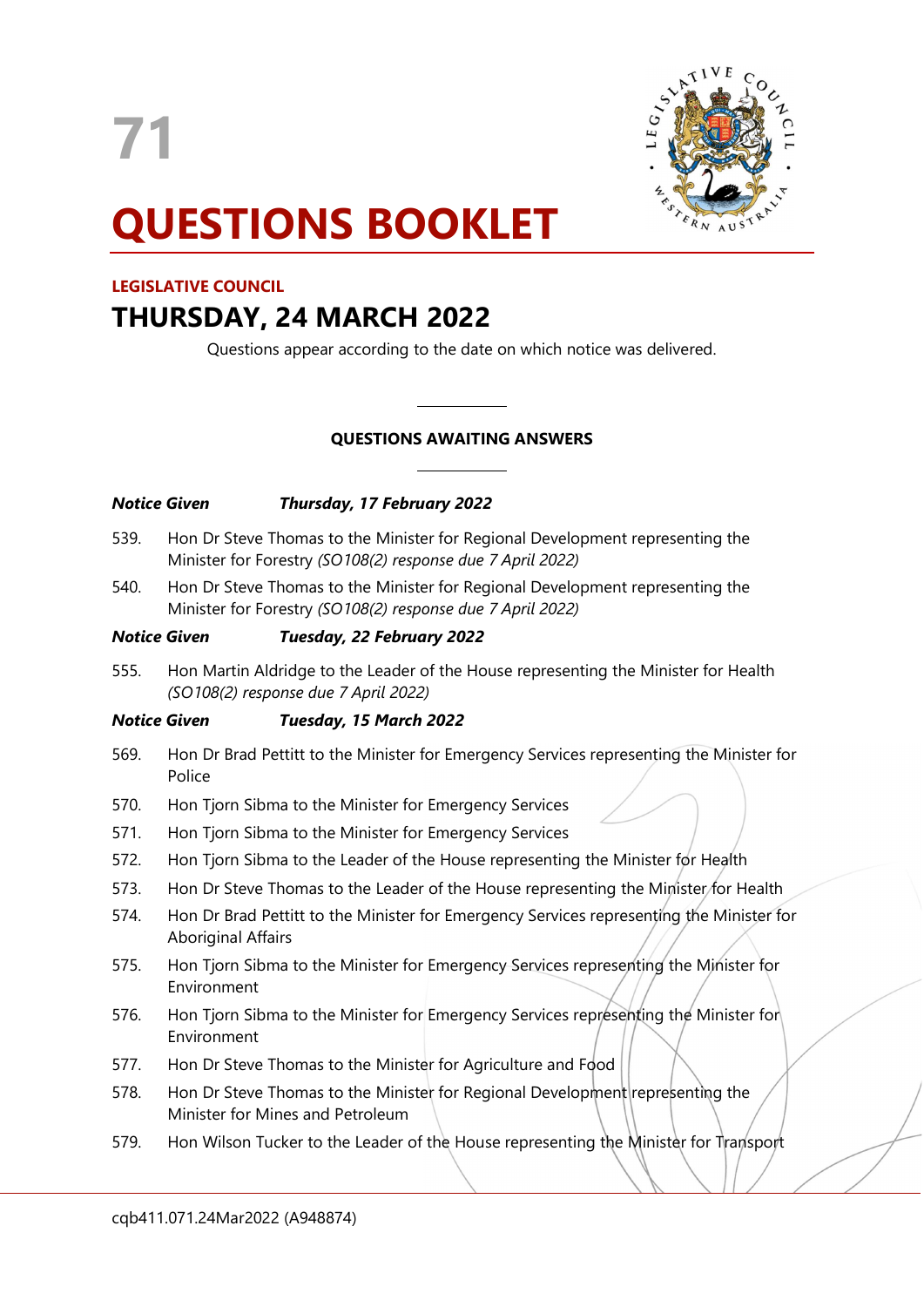#### Questions Awaiting Answers

- 580. Hon Wilson Tucker to the Leader of the House representing the Minister for Transport; Planning; Ports
- 581. Hon Wilson Tucker to the Leader of the House representing the Minister for Health; Mental Health
- 582. Hon Dr Steve Thomas to the Leader of the House representing the Minister for Transport
- 583. Hon Dr Steve Thomas to the Minister for Education and Training
- 584. Hon Dr Brian Walker to the Parliamentary Secretary representing the Minister for Electoral Affairs
- 585. Hon Dr Brad Pettitt to the Leader of the House representing the Minister for Transport; Planning; Ports
- 586. Hon Wilson Tucker to the Minister for Regional Development representing the Minister for Mines and Petroleum; Energy; Corrective Services; Industrial Relations
- 587. Hon Dr Brad Pettitt to the Minister for Regional Development representing the Minister for Forestry
- 588. Hon Martin Aldridge to the Leader of the House representing the Minister for Health
- 589. Hon Dr Steve Thomas to the Leader of the House representing the Minister for Local Government
- 590. Hon Dr Steve Thomas to the Leader of the House representing the Minister for Local Government
- 591. Hon Dr Steve Thomas to the Minister for Agriculture and Food
- 592. Hon Tjorn Sibma to the Minister for Emergency Services representing the Treasurer
- 593. Hon Tjorn Sibma to the Minister for Regional Development representing the Minister for State Development, Jobs and Trade
- 594. Hon Tjorn Sibma to the Minister for Education and Training
- 595. Hon Tjorn Sibma to the Leader of the House representing the Premier; Minister for Public Sector Management; Federal-State Relations
- 596. Hon Tjorn Sibma to the Minister for Emergency Services representing the Deputy Premier; Minister for Tourism; Commerce; Science
- 597. Hon Tjorn Sibma to the Minister for Emergency Services; Innovation and ICT; Medical Research; Volunteering
- 598. Hon Tjorn Sibma to the Minister for Regional Development; Agriculture and Food; Hydrogen Industry
- 599. Hon Tjorn Sibma to the Parliamentary Secretary representing the Minister for Culture and the Arts; Sport and Recreation; International Education; Heritage
- 600. Hon Tjorn Sibma to the Parliamentary Secretary representing the Attorney General; Minister for Electoral Affairs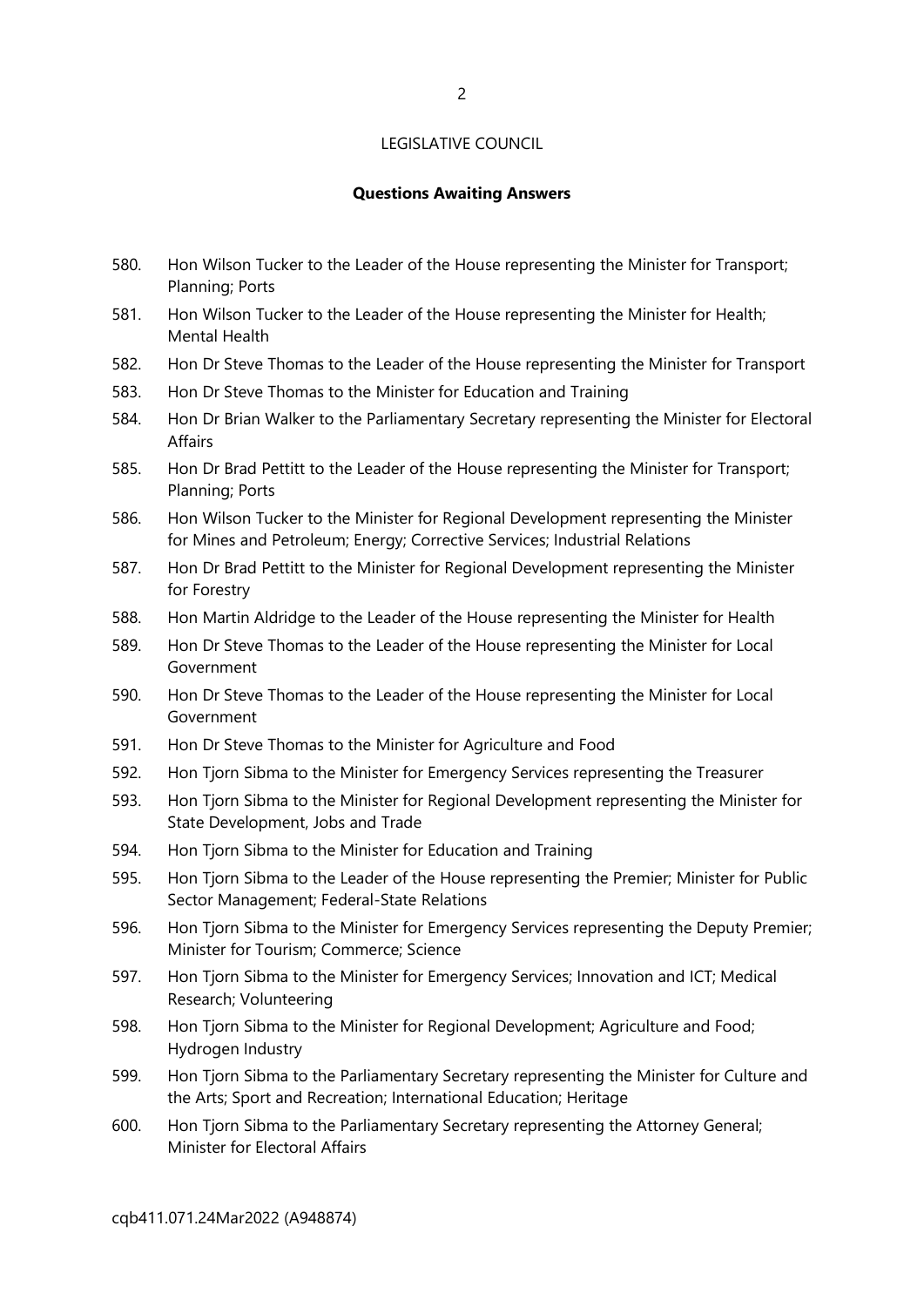# Questions Awaiting Answers

- 601. Hon Tjorn Sibma to the Minister for Emergency Services representing the Minister for Police; Road Safety; Defence Industry; Veterans Issues
- 602. Hon Tjorn Sibma to the Minister for Regional Development representing the Minister for Mines and Petroleum; Energy; Corrective Services; Industrial Relations
- 603. Hon Tjorn Sibma to the Leader of the House representing the Minister for Transport; Planning; Ports
- 604. Hon Tjorn Sibma to the Minister for Emergency Services representing the Minister for Finance; Aboriginal Affairs; Racing and Gaming; Citizenship and Multicultural Interests
- 605. Hon Tjorn Sibma to the Leader of the House representing the Minister for Child Protection; Women's Interests; Prevention of Family and Domestic Violence; Community Services
- 606. Hon Tjorn Sibma to the Minister for Regional Development representing the Minister for Water; Forestry; Youth
- 607. Hon Tjorn Sibma to the Leader of the House representing the Minister for Health; Mental Health
- 608. Hon Tjorn Sibma to the Leader of the House representing the Minister for Housing; Lands; Homelessness; Local Government
- 609. Hon Tjorn Sibma to the Parliamentary Secretary representing the Minister for Disability Services; Small Business; Fisheries; Seniors and Ageing
- 610. Hon Tjorn Sibma to the Minister for Emergency Services representing the Minister for Environment; Climate Action
- 611. Hon Nick Goiran to the Leader of the House representing the Minister for Child Protection
- 612. Hon Nick Goiran to the Leader of the House representing the Minister for Child **Protection**
- 613. Hon Nick Goiran to the Leader of the House representing the Minister for Child Protection
- 614. Hon Nick Goiran to the Minister for Regional Development representing the Minister for Industrial Relations
- 615. Hon Nick Goiran to the Leader of the House representing the Minister for Child Protection
- 616. Hon Dr Brad Pettitt to the Minister for Emergency Services representing the Minister for Environment

#### Notice Given Wednesday, 16 March 2022

- 617. Hon Dr Steve Thomas to the Leader of the House representing the Premier
- 618. Hon Dr Steve Thomas to the Leader of the House representing the Premier
- 619. Hon Dr Steve Thomas to the Leader of the House representing the Premier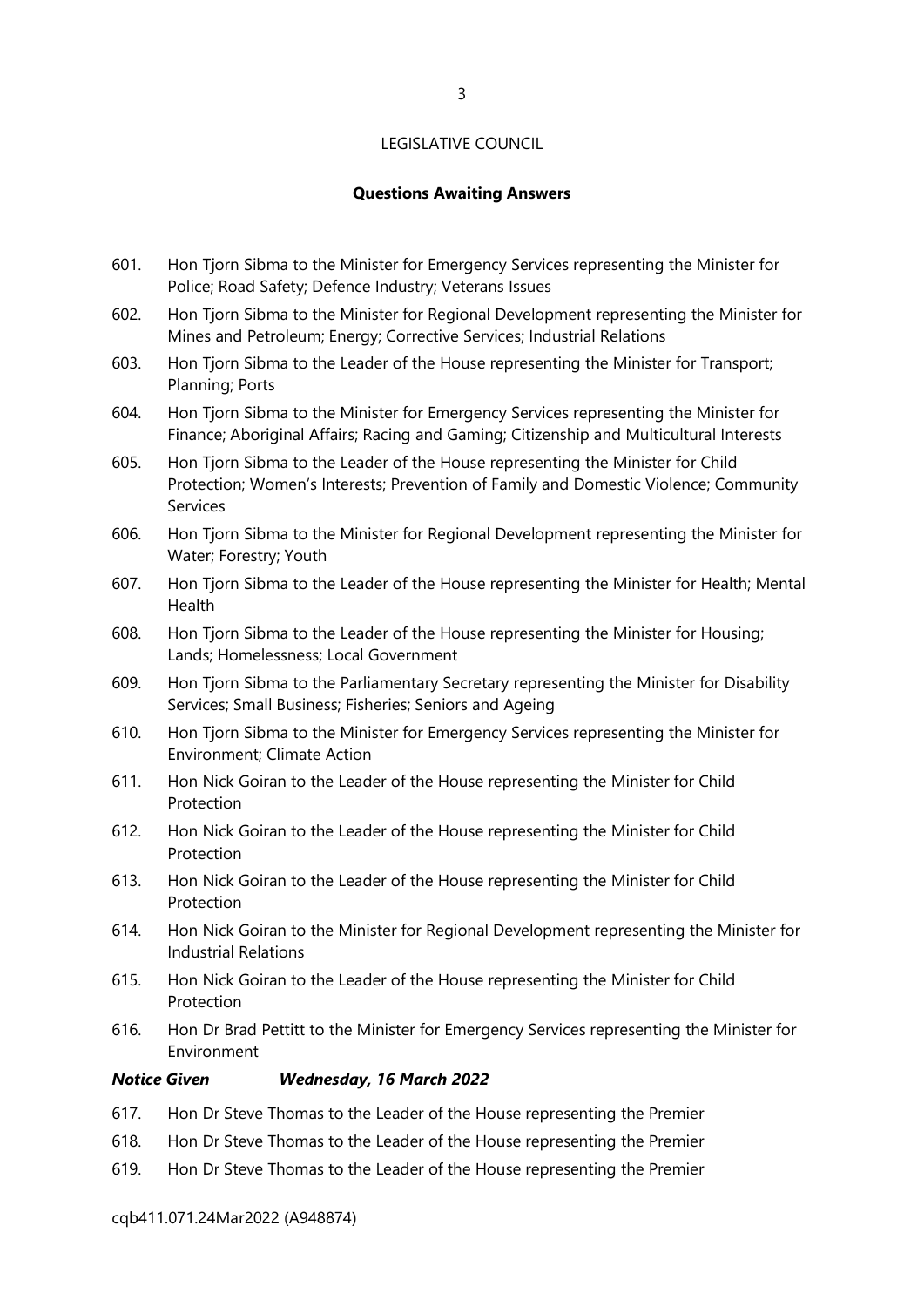# Questions Awaiting Answers

- 620. Hon Neil Thomson to the Leader of the House representing the Minister for Health
- 621. Hon Wilson Tucker to the Minister for Innovation and ICT
- 622. Hon Martin Aldridge to the Minister for Emergency Services
- 623. Hon Martin Aldridge to the Minister for Emergency Services
- 624. Hon Martin Aldridge to the Minister for Emergency Services
- 625. Hon Martin Aldridge to the Leader of the House representing the Minister for Health

# Notice Given Thursday, 17 March 2022

- 626. Hon Dr Brad Pettitt to the Minister for Emergency Services representing the Minister for Finance
- 627. Hon Nick Goiran to the Leader of the House representing the Minister for Health
- 628. Hon Martin Aldridge to the Minister for Medical Research

# Notice Given Tuesday, 22 March 2022

- 629. Hon Donna Faragher to the Minister for Education and Training
- 630. Hon Donna Faragher to the Minister for Education and Training
- 631. Hon Donna Faragher to the Minister for Education and Training
- 632. Hon Donna Faragher to the Minister for Education and Training
- 633. Hon Donna Faragher to the Minister for Education and Training
- 634. Hon Donna Faragher to the Leader of the House representing the Minister for Community Services
- 635. Hon Donna Faragher to the Leader of the House representing the Minister for Community Services
- 636. Hon Dr Steve Thomas to the Leader of the House representing the Premier
- 637. Hon Nick Goiran to the Parliamentary Secretary representing the Attorney General
- 638. Hon Nick Goiran to the Parliamentary Secretary representing the Attorney General
- 639. Hon Nick Goiran to the Parliamentary Secretary representing the Attorney General

#### Notice Given Wednesday, 23 March 2022

- 640. Hon Nick Goiran to the Parliamentary Secretary representing the Attorney General
- 641. Hon Dr Brad Pettitt to the Minister for Emergency Services representing the Minister for Environment; Climate Action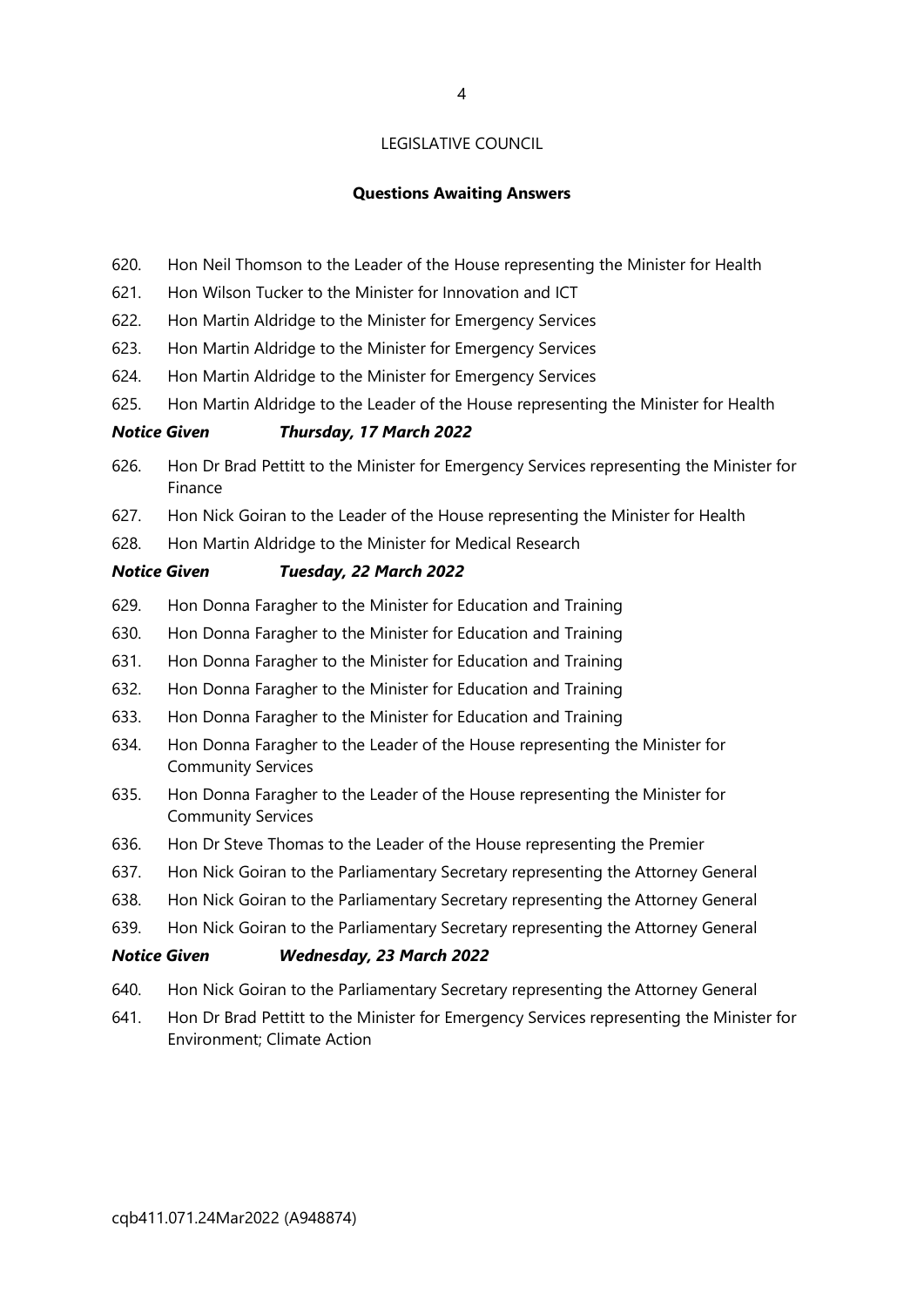5

# LEGISLATIVE COUNCIL

# QUESTIONS ASKED TODAY

 $\overline{a}$ 

 $\overline{a}$ 

Notice Given Thursday, 24 March 2022

# 642. Hon Nick Goiran to the Parliamentary Secretary representing the Attorney General:

I refer to the Freedom of Information Amendment Regulations 2022, and I ask:

- (a) what was the catalyst for bringing about these amendments to the regulations;
- (b) who was consulted prior to these amendment regulations being finalised;
- (c) did any person consulted raise any concerns;
- (d) if yes to (c), what were these concerns;
- (e) have the finalised amendment regulations addressed these concerns; and
- (f) if no to (e), why not?

# 643. Hon Martin Aldridge to the Minister for Regional Development representing the Minister for Energy:

- (1) I refer to Synergy increasingly issuing bills to customers with an estimated meter reading citing a shortage of meter readers, and I ask is there a shortage of meter readers in Western Australia?
- (2) If yes to (1), how many positions by FTE are currently vacant or understaffed?
- (3) Since 1 January 2022, how many Synergy customers have received an estimated bill arising from a lack of meter readers?
- (4) When is it expected that the shortage of meter readers will be resolved?

# 644. Hon Martin Aldridge to the Minister for Regional Development representing the Minister for Energy:

I refer to recent Synergy bills issued, stating that from 1 March 2022, merchant service fees will be charged for all card payments, and I ask:

- (a) was Ministerial approval sought and given for the application of merchant fee cost recovery;
- (b) what are the applicable merchant fee rates from 1 March 2022;
- (c) what were the applicable merchant fee rates prior to 1 March 2022;
- (d) what is the expected revenue from merchant fee cost recovery to Synergy; and
- (e) did Government contemplate delaying such a decision given the rising cost of living pressures and the likelihood customers may become more reliant on credit cards to settle essential bills such as these?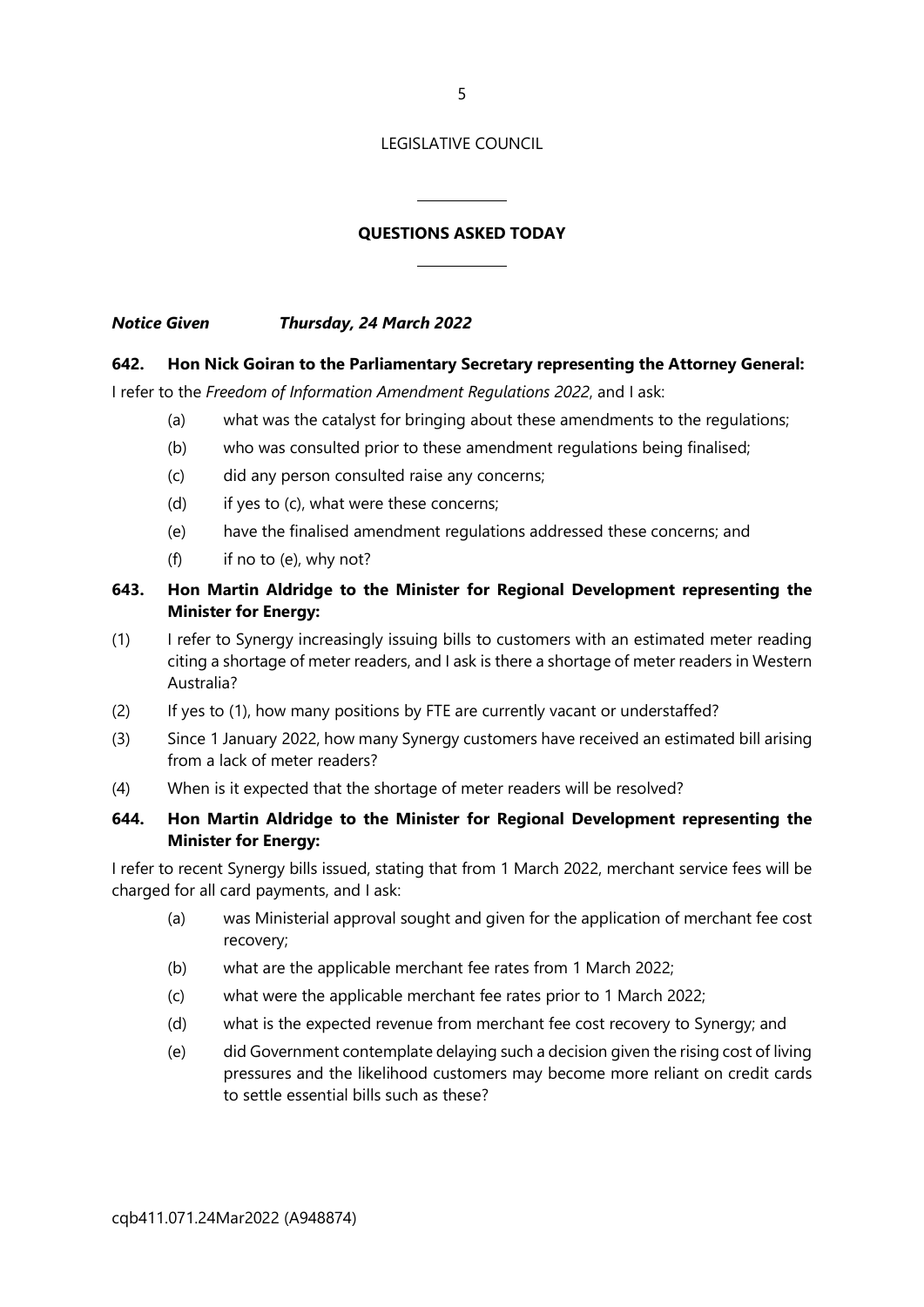# Questions Asked Today

# Notice Given Thursday, 24 March 2022

# 645. Hon Martin Aldridge to the Minister for Regional Development representing the Minister for Energy:

- (1) I refer to the media statement issued on 31 January 2022 titled "Christmas 2021 power outage review begins" and Legislative Council question without notice 46, asked on 16 February 2022, and I ask::
	- (a) on what date did the Minister receive the report of the independent review mentioned in the statement?
- (2) How many South West Interconnected System customers experienced an outage between 24 and 28 December 2021 and therefore fall within scope of the review?
- (3) Of those identified in (2), how many customers were located in:
	- (a) a metropolitan region; and
	- (b) a region outside of the metropolitan region?
- (4) Of those identified in (2), please provide a breakdown of customers by locality or suburb?
- (5) Of those identified in (2), how many customers are eligible for an extended outage payment by locality or suburb?
- (6) What was the cost of the independent review?
- (7) I note paragraph 6 of the review terms of reference that suggests the Minister for Energy would outline to the Western Power Chair his expectations in relation to the review and I ask that any correspondence between the Minister and the Chair be tabled?
- (8) Did review chair, Michelle Shepherd, receive full co-operation from Western Power in relation to the conduct of the review?
- (9) If no to (8), what information was withheld from Ms Shepherd and what impact did that have on the review?

#### 646. Hon Martin Aldridge to the Leader of the House representing the Minister for Health:

- (1) I refer to a media statement by the former Minister for Health on 7 September 2021 announcing a \$1.5 million investment in ten touchless hand sanitiser units, and I ask for the Minister to please table the following documents relating to the market led proposal:
	- (a) concept submission;
	- (b) business case;
	- (c) business case evaluation; and
	- (d) contract executed?
- (2) Now that the six-month trial has concluded, what is the result of the trial?
- (3) Please table any review of the trial that has been provided to the Minister?
- (4) At what locations and for what periods of time was each of the ten sanitiser units located?
- (5) Of those identified in (4), what quantity of hand sanitiser was consumed by each unit during the trial period?

cqb411.071.24Mar2022 (A948874)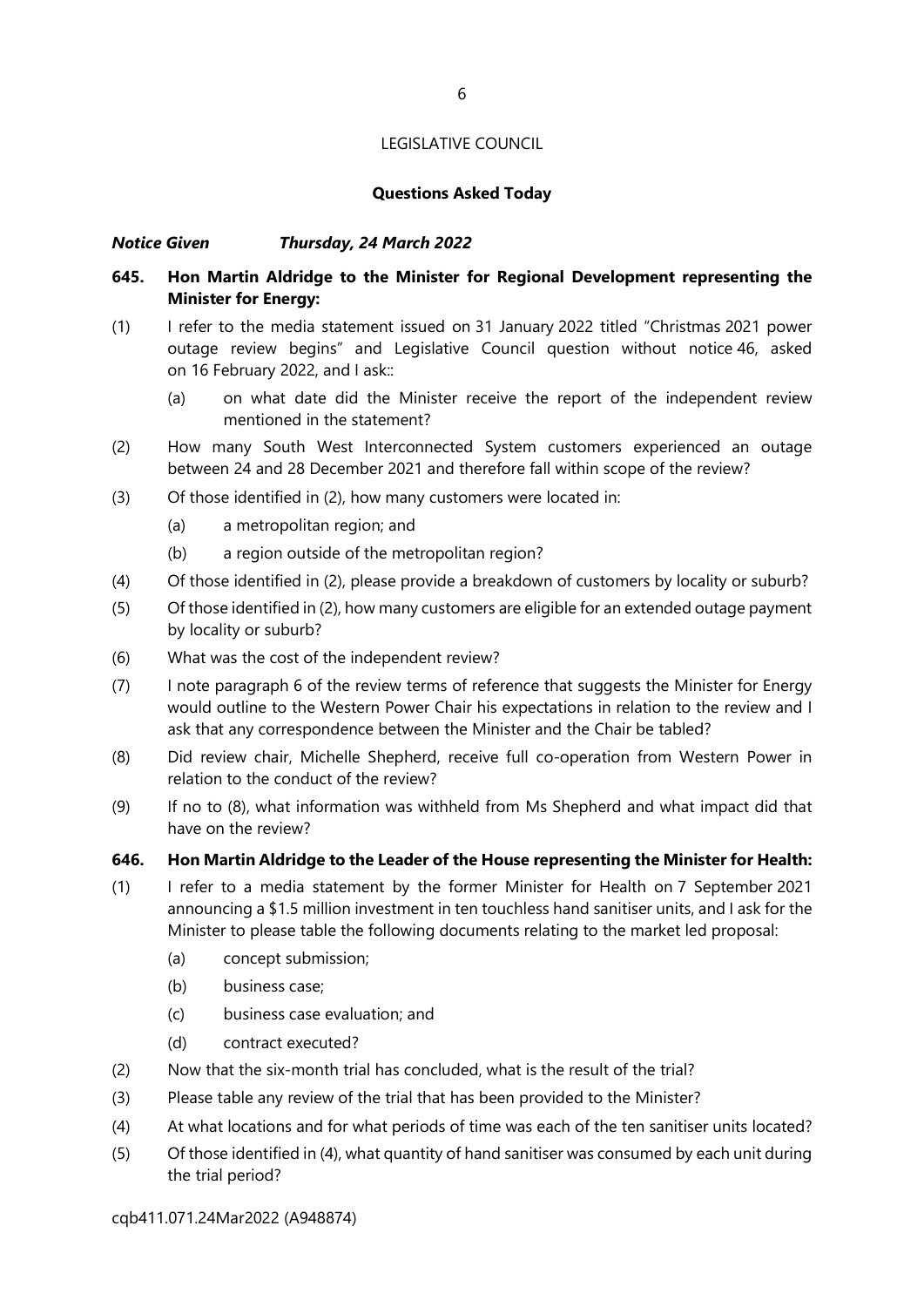# Questions Asked Today

# Notice Given Thursday, 24 March 2022

- (6) Has the State Government agreed to extend the trial or the funding beyond the initial six months?
- (7) If yes to (6), please provide details of any extension?
- (8) What brand of hand sanitiser was utilised during the trial and how was it ensured that the product used was safe and effective?
- 647. Hon Martin Aldridge to the Leader of the House representing the Minister for Health:
- (1) I refer to the fabric 'Roll Up For WA' masks often worn by the Premier and other public officials, and I ask:
	- (a) which agency procured these masks?
- (2) How many masks were procured?
- (3) What was the total cost of the procurement?
- (4) Who was the supplier of the masks and what was the country of their manufacture?
- (5) What procurement process was utilised to supply the masks?
- (6) How have the masks been distributed and to whom have they been distributed?
- (7) Noting the deficiencies of fabric masks outlined on the 'Healthy WA' website, why has the State Government procured such masks?

# 648. Hon Nick Goiran to the Parliamentary Secretary representing the Attorney General:

In each of the last 4 calendar years:

- (a) what is the total value of fines registered under the Fines, Penalties and Infringement Notices Enforcement Act 1994;
- (b) what is the total value of registered fines that have been registered but not paid;
- (c) how many people have incurred a fine that has been registered under the Fines, Penalties and Infringement Notices Enforcement Act 1994;
- (d) how many people have defaulted on payment of a registered fine;
- (e) further to (c), how many of those people were young people;
- $(f)$  further to  $(d)$ , how many of those people were young people;
- (g) how many people have been subject to a garnishee order;
- (h) how much money has been recovered via garnishee orders;
- (i) how many people have been issued with a licence suspension; and
- (j) how many people whose last known address is in a remote area have been issued with a licence suspension?